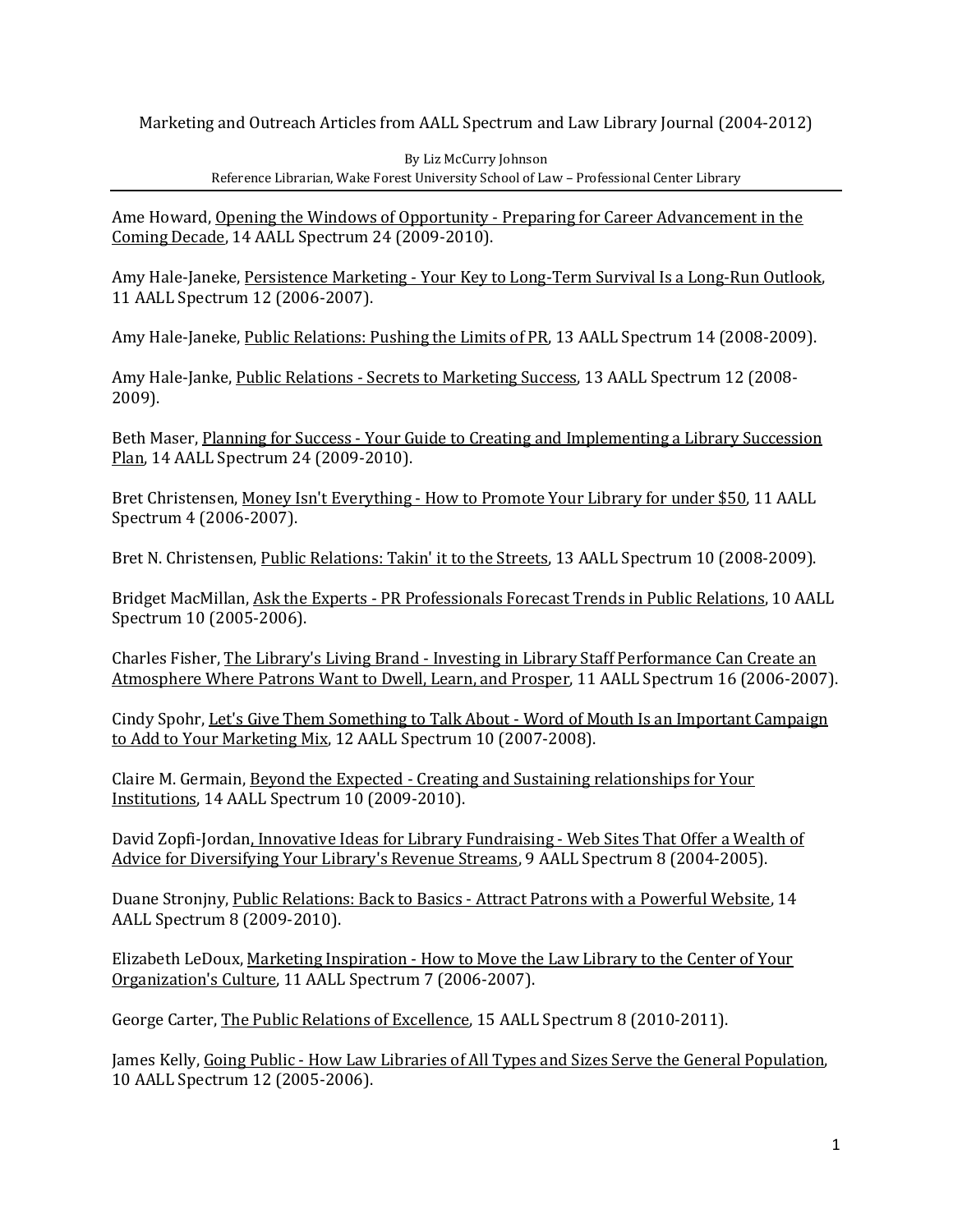Janet Peros, Blurring the Lines - Law Firm Libraries and Business Development Departments Share More Duties, Sometimes Share Credit, 10 AALL Spectrum 8 (2005-2006).

Jennifer Davitt, 10 (Relatively) Effortless, High-Impact Ideas for Faculty Services Librarians, 15 AALL Spectrum 12 (2010-2011).

John B. Nann, Personal Librarians - The Answer to Increasing Patron Contact May Be Simpler than We Think, 14 AALL Spectrum 20 (2009-2010).

Julia O'Donnell & Christopher Siwa, Create a Smooth Path to Your New Website, 16 AALL Spectrum 22 (2011).

Kristine L. Collins, Selling Law Librarianship - Build a Set of Sales Skills to Become More Effective in Today's Business Conditions, 12 AALL Spectrum 10 (2007-2008).

Marcia L. Dority Baker, Leading Landlords to the Law Library - How to Use ALA's @ your Library Campaign as an Outreach Tool to Local Communities, 12 AALL Spectrum 14 (2007-2008).

Margaret Maes-Axtmann, Academic Law Libraries 2.0 - In the Future, Law School Libraries Must Use the Newest Technology Trends to Support Teaching, Research, and Scholarship, 10 AALL Spectrum 14 (2005-2006).

Mari Cheney, Virtual Reference: No Budget - No Time - No Problem, 15 AALL Spectrum 28 (2010- 2011).

Mark D. Engsberg, On a Mission to Market - Law Librarians Can Find Marketing and Publicity Help with Books, Periodicals, and the Web, 10 AALL Spectrum 8 (2005-2006).

Maureen Anderson, A Reference Renaissance, 15 AALL Spectrum 6 (2010-2011).

Megan Garton, CUOL: See You Online - How to Start Instant Message Reference at Your Library, 11 AALL Spectrum 8 (2006-2007).

Michael Whiteman, Fortifying the Front Lines: Providing Legal Research Training to Public Librarians, 15 AALL Spectrum 18 (2010-2011).

Monice M. Kaczonowski Uniting in Competitive Intelligence - A Meeting of the Minds between Library Services and Marketing, Departments Helps Grow One Law Firm's Client Base, 12 AALL Spectrum 26 (2007-2008).

Paula Seeger, Finding Hope in Funding Shortfalls - Success Stories and Solutions from County Law Libraries in Budget Crisis, 12 AALL Spectrum 22 (2007-2008).

Paula Seeger, Teaching Legal Research to the Public - What We Can Do to Serve the Public and Gain Supporters for Our Libraries, 10 AALL Spectrum 8 (2005-2006).

Regina Smith, Let the Sun Shine In - Jenkins Law Library Now a Destination, Not a Book Warehouse, 9 AALL Spectrum 24 (2004-2005).